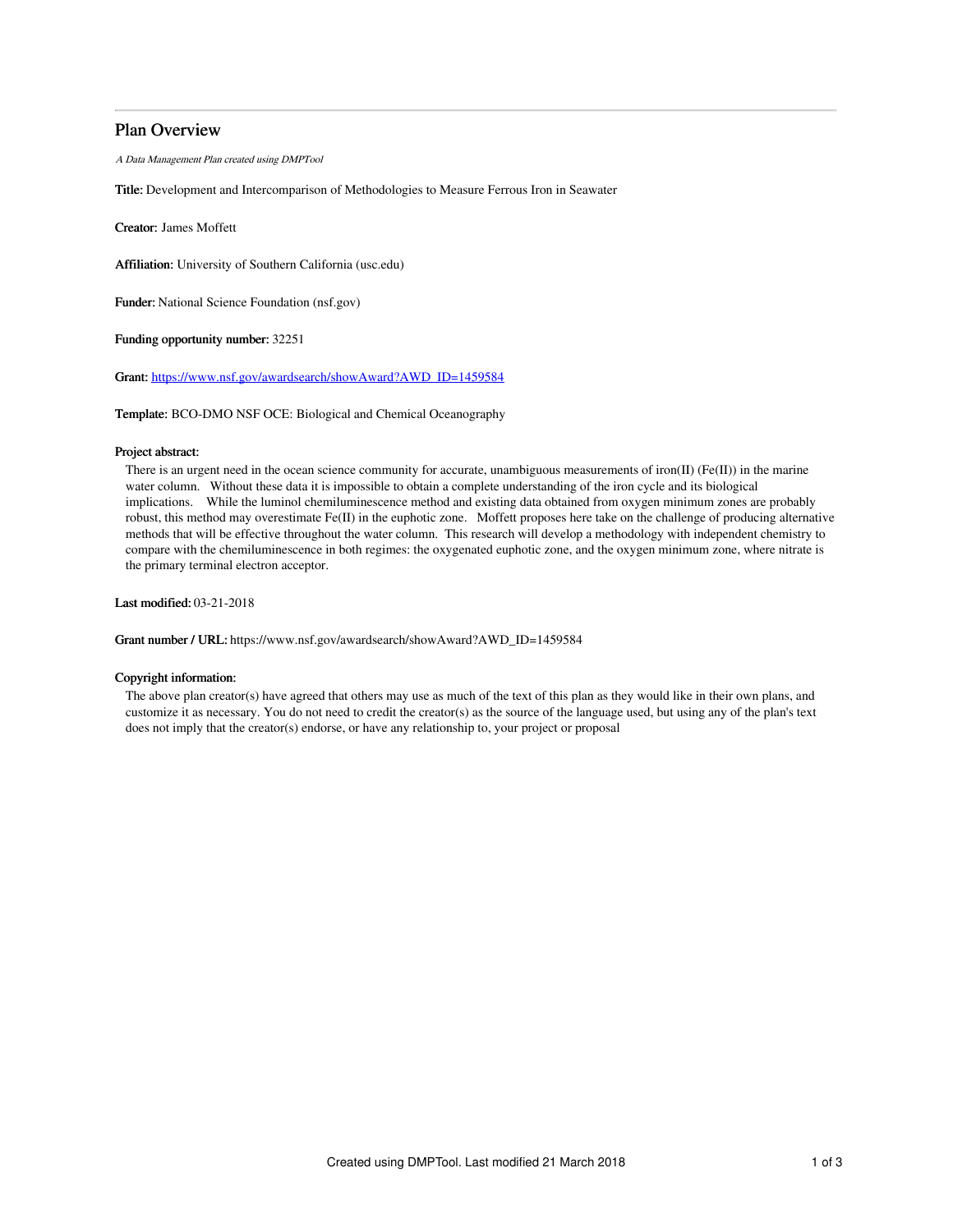# Development and Intercomparison of Methodologies to Measure Ferrous Iron in Seawater

## Data Policy Compliance

Identify any published data policies with which the project will comply, including the NSF OCE Data and Sample Policy as well as other policies that may be relevant if the project is part of a large coordinated research program (e.g. GEOTRACES).

The project investigators will comply with the data management and dissemination policies described in the NSF Award and Administration Guide (AAG, Chapter VI.D.4) and the NSF Division of Ocean Sciences Sample and Data Polic

#### Pre-Cruise Planning

If the proposed project involves a research cruise, describe the cruise plans. (Skip this section if it is not relevant to your proposal.) Consider the following questions:

- 1. How will pre-cruise planning be coordinated? (e.g. email, teleconference, workshop)
- 2. What types of sampling instruments will be deployed on the cruise?
- 3. How will the cruise event log be recorded? (e.g. the Rolling Deck to Repository (R2R) event logger application, an Excel spreadsheet, or paper logs)
- 4. Will you prepare a cruise report?

Pre-cruise planning was carried out beginning 18 months prior to the cruise in consultation with Professor Marjorie Mulholland at Old Dominion University. Our sampling was carried out with a trace metal rosette sampling system.

### Description of Data Types

Provide a description of the types of data to be produced during the project. Identify the types of data, samples, physical collections, software, derived models, curriculum materials, and other materials to be produced in the course of the project. Include a description of the location of collection, collection methods and instruments, expected dates or duration of collection. If you will be using existing datasets, state this and include how you will obtain them.

Concentrations of dissolved ferrous iron measured by two independent methodologies under development during the cruise. These samples will be obtained from trace metal clean external Spring Niskin Bottles. Other metals will also be measured from these samples.

CTD data collected using a SeaBird SBE CTD package; processing to be done using SeaBird's SeaSave software; data will include standard environmental measurements (such as pressure, temperature, salinity, fluorescence). File types: Raw (.con, .hdr, .hex, .bl) and processed and .cnv, .asc, .btl) ASCII files. Repository: BCO-DMO Cruise scientific sampling event log; will include event numbers, start/end dates, times & locations of instrument deployments. Will be recorded using the R2R event logger (if available) and on paper log sheets. File types: Excel file converted to .csv; scanned PDFs. Repository: BCO-DMO and Rolling Deck to Repository (R2R).

### Data and Metadata Formats and Standards

Identify the formats and standards to be used for data and metadata formatting and content. Where existing standards are absent or deemed inadequate, these formats and contents should be documented along with any proposed solutions or remedies. Consider the following questions:

- 1. Which file formats will be used to store your data?
- 2. What type of contextual details (metadata) will you document and how?
- 3. Are there specific data or metadata standards that you will be adhering to?
- 4. Will you be using or creating a data dictionary, code list, or glossary?
- 5. What types of quality control will be used? How will data quality be assessed and flagged?

#### All data stored in excel spreadsheets

Metadata will be prepared in accordance with BCO-DMO conventions (i.e. using the BCO-DMO metadata forms) and will include detailed descriptions of collection and analysis procedures.

In some cases the results are summaries of experiments (ie processs measurements). Experimental data will include a full description of the parameters that were varied and how they were quantified.

#### Data Storage and Access During the Project

Describe how project data will be stored, accessed, and shared among project participants during the course of the project. Consider the following:

- 1. How will data be shared among project participants during the data collection and analysis phases? (e.g. web page, shared network drive)
- 2. How/where will data be stored and backed-up?
- 3. If data volumes will be significant, what is the estimated total file size?
- 1. Shared network drive
- 2. External hard drives

3. NA